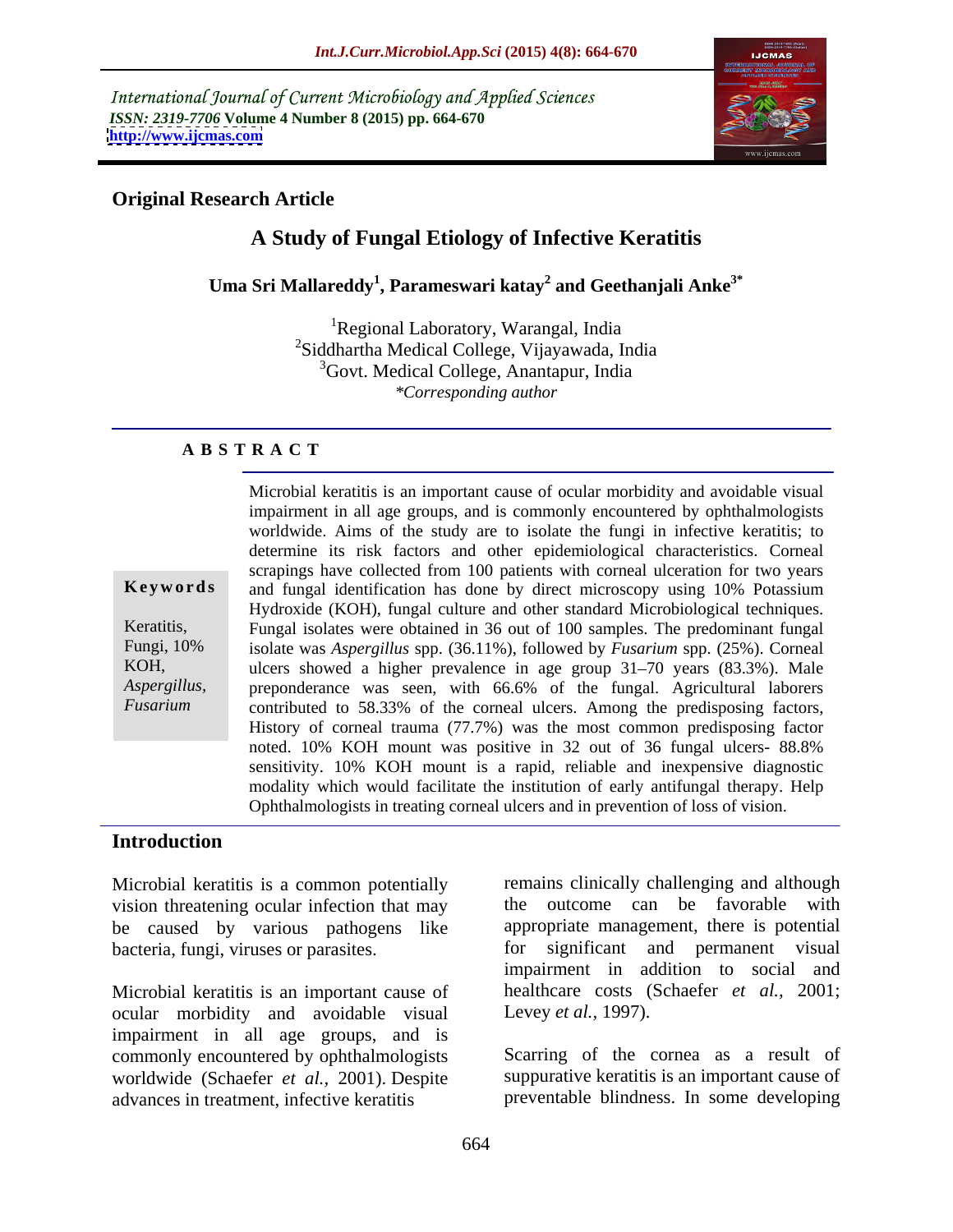countries in the tropics, corneal infections The following study was Prospective are the second commonest cause of conducted for two years at Government blindness after unoperated cataract General Hospitals, Siddhartha Medical (Upadhyay *et al.,* 1991; Gonzales *et al.,* College in Andhra Pradesh to isolate the 1996; Whitcher *et al.,* 2001). Suppurative fungal agents in infective keratitis. The aim corneal ulcers may be caused by bacteria, fungi, and protozoa. However, within the microscopy and isolation of etiological tropics, as many as two thirds of ulcers may be due to filamentous fungi. This type of ulceration is commonly associated with ocular trauma (Gonzales *et al.,* 1996; Whitcher *et al.,* 2001; Srinivasan *et al.,* Corneal scrapings has collected from 100 1997). patients with corneal ulceration attending

More than 70 species of fungi have been reported as pathogenic to human cornea; the private ophthalmic clinics and 30 samples most frequently isolated pathogen varies with the geographical area studied (Foster *et al.,* 1992; Kelly *et al.,* 1994). Across the world, the single most commonly reported **Corneal scrapings collection:** Under fungus isolated from mycotic keratitis is *Aspergillus* spp (Levey *et al.,* 1997). Fungal anesthetic (4% lignocaine) drops into the keratitis is reported more frequently from eyes, under the magnification of slit lamp regions with a warm, humid climate and/or using Bard-Parker Blade (No.15), the with an agricultural economy (Foster *et al.,* material was scrapped from the base and 1992; Kelly *et al.,* 1994).

The first case of fungal keratitis in the **Isolation of fungi:** The Scrapings were literature was reported by Leber *et al.* in subjected to direct microscopy by 10% KOH 1879. Since then, despite numerous wet mount and also were inoculated on to advances in the treatment of ocular Sabouraud Dextrose Agar. They were infections, fungal keratitis is often a devastating event. Once considered rare, the for 8 weeks before declaring it as negative. last four decades have shown an increase in When growth appears, it has observed both the percentage of microbial keratitis caused

opacification and, ultimately, to perforation of the cornea. Specific treatment requires prompt and accurate identification of the **Results and Discussion** causative micro-organisms (Foster *et al.,* 1992). Within the setting of rural eye hospitals in the tropics laboratory facilities are rare and diagnosis is based on clinical characteristics. As a direct result of this, treatment is often empirical.

was to evaluate the importance of direct agents and institution of therapy.

## **Materials and Methods**

the ophthalmic O.P.D at Government General Hospital, Vijayawada and also from are collected from patients with refractive error who are considered as controls.

**Corneal scrapings collection:** Under aseptic measures, after instillation of margins of the ulcer.

incubated in two test tubes at  $25^0C$  and  $37^0c$  ${}^{0}C$  and  $37{}^{0}c$  $\sigma_{\alpha}$ c and the contract of the contract of the contract of the contract of the contract of the contract of the contract of the contract of the contract of the contract of the contract of the contract of the contract of the cont

by fungal infections (Schaefer *et al.,* 2001). culture has kept using Corn meal Agar. Untreated, suppurative keratitis may lead to Slide culture and LPCB (Lacto Phenol on reverse and obverse side. Then Slide Fungus exact morphology has identified by Cotton Blue) stain.

## **Results and Discussion**

Samples were collected from 100 patients (Cases) with corneal ulceration and 30 patients with refractive error (Controls).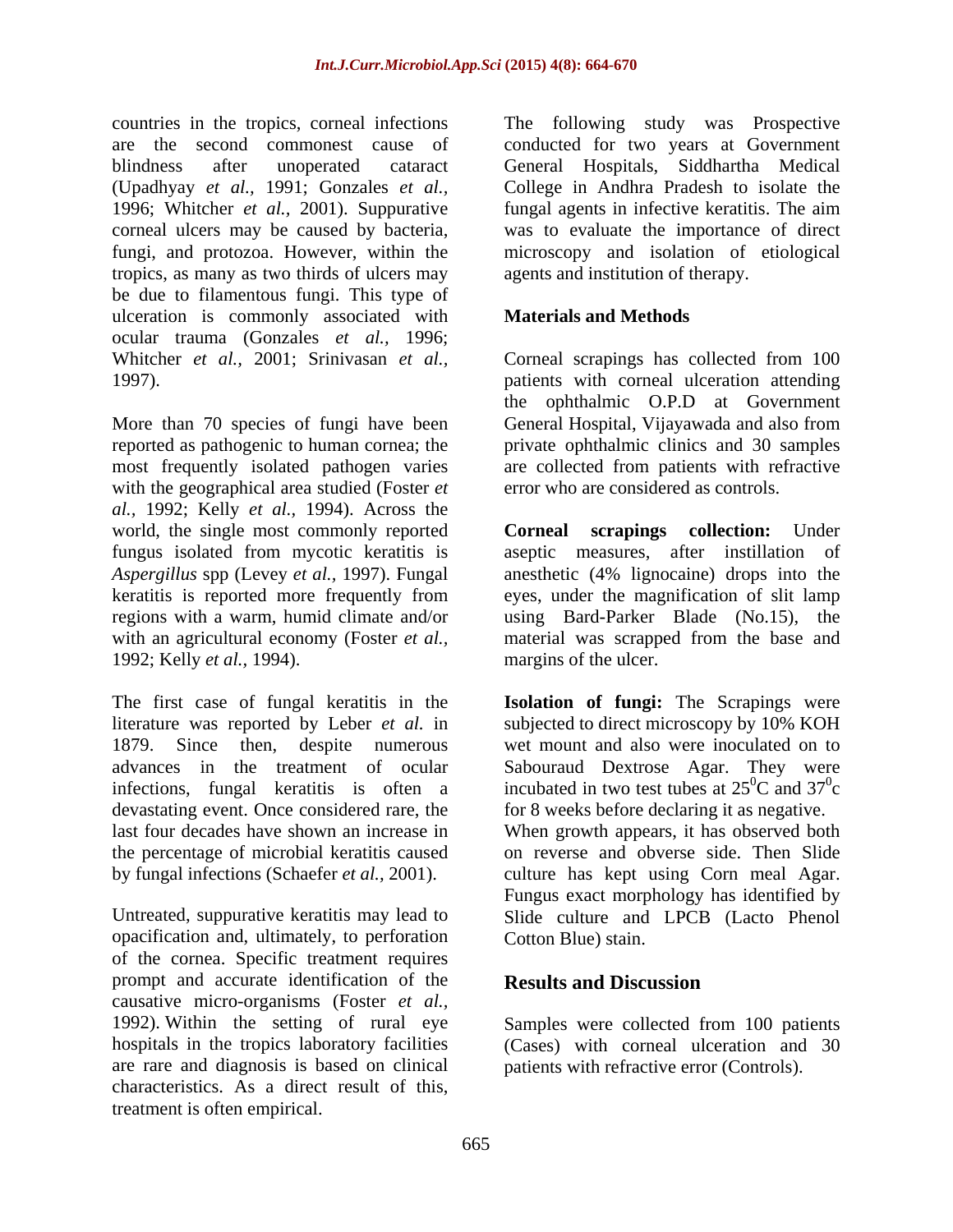In the present study out of 100 cases 36 Chronic dacryocystitis  $(5.55%)$  and 2.77% fungal isolates (36%) has identified. Among of Fungal corneal ulcers observed in 36 fungal isolates of corneal ulcers, Hypertension, HIV, Topical Steroid usage *Aspergillus* spp. was the predominant organism about 36.11% followed by *Fusarium* spp (25%). The Fungal etiology of The Most frequent traumatic agent noted

flavus, 3 were *Aspergillus* terreus and 1 was *Aspergillus niger*.

Male preponderance was seen in Fungal Corneal ulcers about 66.66%. 37.5% of

Fungal Corneal ulcers showed higher prevalence in the age groups  $(31-70 \text{ years})$ representing a total of 83.33%. 2.7% and to treatment, 72.22% of fungal corneal 8.3% of fungal corneal ulcers occurred in 11 20 yr and 21 30 yr age groups, 5.55% of scarring of cornea and total corneal fungal corneal ulcers occurred in 71 yrs & ulceration, and no follow up was present for above age group and the state of 13.88% cases.

More number of fungal corneal ulcer cases **Controls:** 30 Controls taken from healthy has observed in rural areas about 75% and conjunctival sacs from patients with 25% of fungal corneal ulcers in urban areas. The refractive errors shows 6.66% fungal Agriculture laborers contributed to 58.33% isolates. Among which one was Aspergillus of fungal corneal ulcers, followed by daily *fumigatus* and another was *Paecilomyces*  wage laborers of about 27.7% and *lilanicus*. These two samples showed male household persons constituted about 13.88%. Peak incidence of corneal ulceration was seen during the monsoon When study and control groups number of season (July-Sep) representing 49.99% of fungal corneal ulcers. This was followed by square test with yates correction shows high incidence during harvest season (Jan- df=8.233, P=0.0041 which is Statistically March) representing a total of 36.1% of fungal corneal ulcers. Lower incidence was seen during summer (April-June) and during Fungal isolates were obtained in 36% of Oct-Dec about 8.32% and 5.55% In the present and  $\chi$  post catar in the post catar in the post catar in the post catar in the post catar in the post catar in the present and in the post catar in the present of contain the surgeries (8.53%), and 2.77%

The most frequent predisposing factor was history of corneal trauma, representing 77.77% of fungal corneal ulcers, followed each. **Each** contract the contract of the contract of the contract of the contract of the contract of the contract of the contract of the contract of the contract of the contract of the contract of the contract of the cont

present study has depicted in table 1. was history of injury with vegetative matter, Out of 13 *Aspergillus* spp. isolates, 5 were ulcers. This was followed by soil (21.42%), *Aspergillus fumigatus*, 4 were *Aspergillus*  Animal horn (3.57%), Finger nail (7.14%) contributing to 64.28% of bacterial corneal and unknown traumatic agent (3.57%).

fungal ulcers in females. Both Smear and Culture positivity was noted Direct Smear examination was done by 10% KOH for fungi. Direct smear and Culture positivity correlation has depicted in table 2. in 32 out of 36 fungal corneal ulcers.

> 19.44% of fungal corneal ulcers responded ulcers deteriorated inspite of treatment with 13.88% cases.

conjunctival sacs from patients with refractive errors shows 6.66% fungal isolates. Among which one was *Aspergillus*  preponderance.

fungal isolates are compared, as per Chi significant.

respectively. with Zhang *et al.,* (2002) - 43.8%, Bharathi Fungal isolates were obtained in 36% of cases in the present study. This coincides *et al.* (2003) - 34.4%, Mohapatra *et al.* (2003), Shoja *et al.* (2004) reported a lower incidence of 18.73%, 6.25% respectively.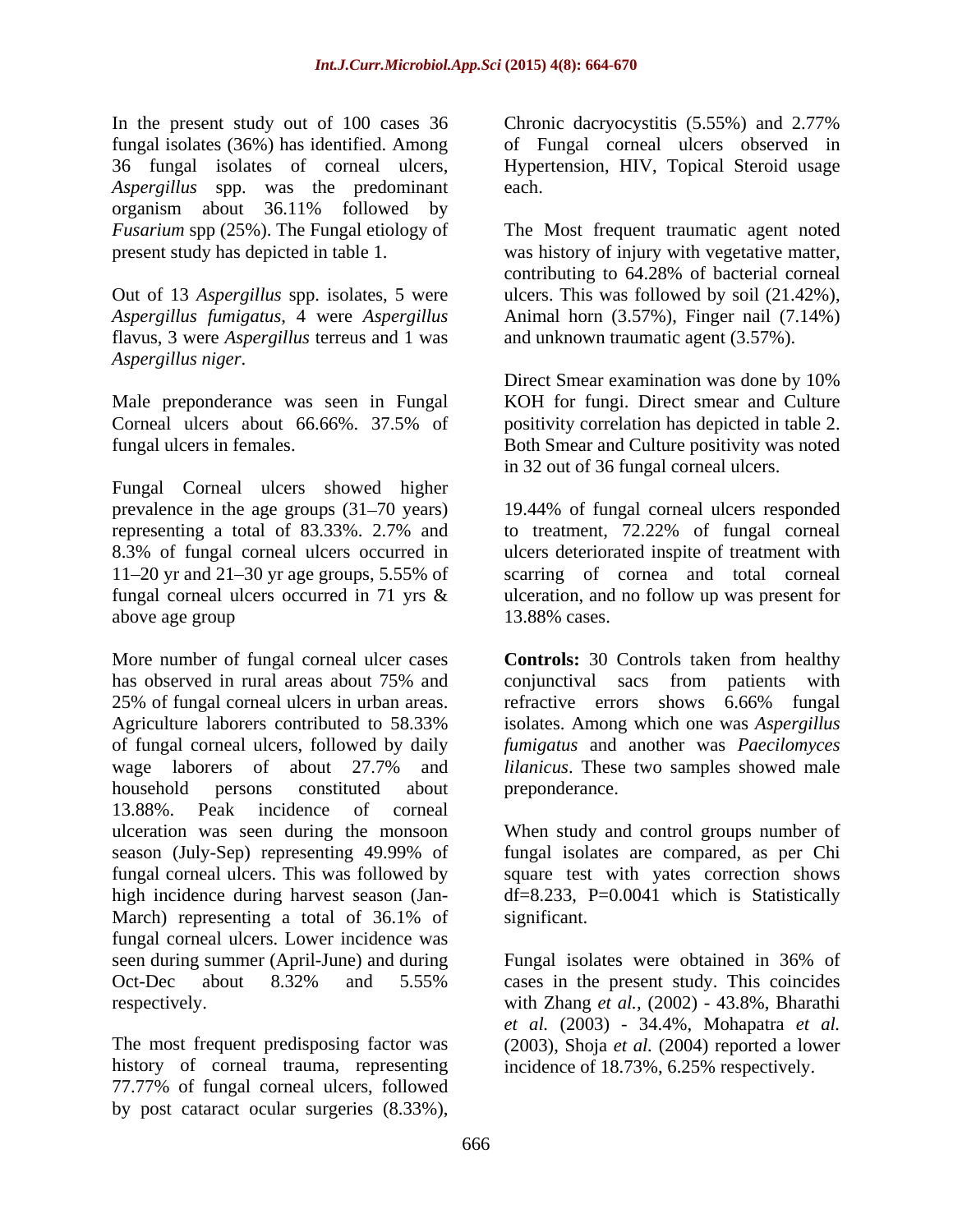### *Int.J.Curr.Microbiol.App.Sci* **(2015) 4(8): 664-670**

| S.No. | Organism                     | No of isolates | Percentage |
|-------|------------------------------|----------------|------------|
|       | Aspergillus spp              |                | 36.11%     |
|       | Fusarium spp                 |                | 25%        |
|       | Pseudallescheria boydii      |                | 8.33%      |
|       | Pencillium spp               |                | 5.55%      |
|       | Cladosporium spp             |                | 5.55%      |
|       | Acremonium spp               |                | 5.55%      |
|       | Curvularia lunata            |                | 2.77%      |
|       | Bipolaris spp                |                | 2.77%      |
|       | Paecilomyces lilanicus       |                | 2.77%      |
| 10    | Alternaria alternata         |                | 2.77%      |
|       | Unidentified (hyaline fungi) |                | 2.77%      |
|       | Total                        | 36             | 100%       |

## **Table.1** No. of fungal isolates from corneal ulcers

# **Table.2** Co-relation of smear and culture positivity in corneal ulcers

| Category                          | Fungal      |             |  |  |
|-----------------------------------|-------------|-------------|--|--|
|                                   | Smear       | Culture     |  |  |
| Smear Positive & Culture Positive | 32 (88.88%) | 32 (88.88%) |  |  |
| Smear Negative & Culture Positive |             |             |  |  |
| Smear Positive & Culture negative |             |             |  |  |

# **Table.3** Prevalence of fungi responsible for infective keratitis in various studies

|    | S.No Author                   |                     |                       |                    |                                                                       |                           |                          |                    |                |                      |      |
|----|-------------------------------|---------------------|-----------------------|--------------------|-----------------------------------------------------------------------|---------------------------|--------------------------|--------------------|----------------|----------------------|------|
|    |                               |                     |                       |                    |                                                                       |                           |                          |                    |                |                      |      |
|    |                               |                     | $\sim$                |                    |                                                                       |                           |                          |                    |                |                      |      |
|    |                               |                     |                       |                    |                                                                       |                           |                          | ここ                 | $\overline{u}$ | Pseudall<br>a boydii |      |
|    |                               |                     |                       |                    |                                                                       | ັ<br>$\sim$ $\sim$ $\sim$ |                          |                    | $\overline{C}$ |                      |      |
|    |                               |                     |                       |                    |                                                                       |                           | $\overline{\phantom{a}}$ | $P_a$              |                |                      |      |
|    | Jyothi Padmaja (1990)         | 1.6                 | $\frac{19.2}{39.5}$ - | 5.6                | 2.4                                                                   |                           | 3.2                      |                    | 0.8            |                      |      |
|    | Panda <i>et al.</i> (1997)    | 10.7                |                       |                    |                                                                       | 10.2                      |                          |                    | 7.4            |                      |      |
|    | Deshpande<br><i>et</i>        | al. 8.99   59.6   - |                       | 9.26               |                                                                       |                           |                          |                    |                |                      | 5.9  |
|    | (1999)                        |                     |                       |                    |                                                                       |                           |                          |                    |                |                      |      |
|    | Kumari et al. $(2002)$        |                     | $7.89$ 52.2           | $\overline{17.89}$ |                                                                       |                           |                          |                    | 2.8            |                      | 13.8 |
|    | Gopinathan                    | al.                 | $37.2$ 30.7           |                    | $\sim$                                                                |                           |                          |                    | 2.8            |                      |      |
|    | (2002)                        |                     |                       |                    |                                                                       |                           |                          |                    |                |                      |      |
|    | Mohapatra et al. (2003)       | 23                  | $38.4$                |                    |                                                                       |                           |                          |                    |                |                      |      |
|    | Bharathi et al. (2005)        |                     | $42.8$ 26             | 4.82               | $\begin{array}{ c c c c c } \hline 0.36 & 2.36 \\ \hline \end{array}$ |                           |                          |                    | 2.64           |                      |      |
|    | Khanal <i>et al.</i> $(2006)$ | ∠∠                  | 38.4                  |                    |                                                                       |                           |                          |                    |                |                      |      |
|    | Xie et al. $(2006)$           | 73.3                | 12.1                  |                    |                                                                       |                           |                          |                    |                |                      |      |
| 10 | Present study (2008)          | $\gamma$ $\zeta$    | $36.1$                | 5.35<br>5.55       |                                                                       | $2.77$ 2.77               | 5.55                     | $\vert 2.77 \vert$ | 8.33           | 2.77                 |      |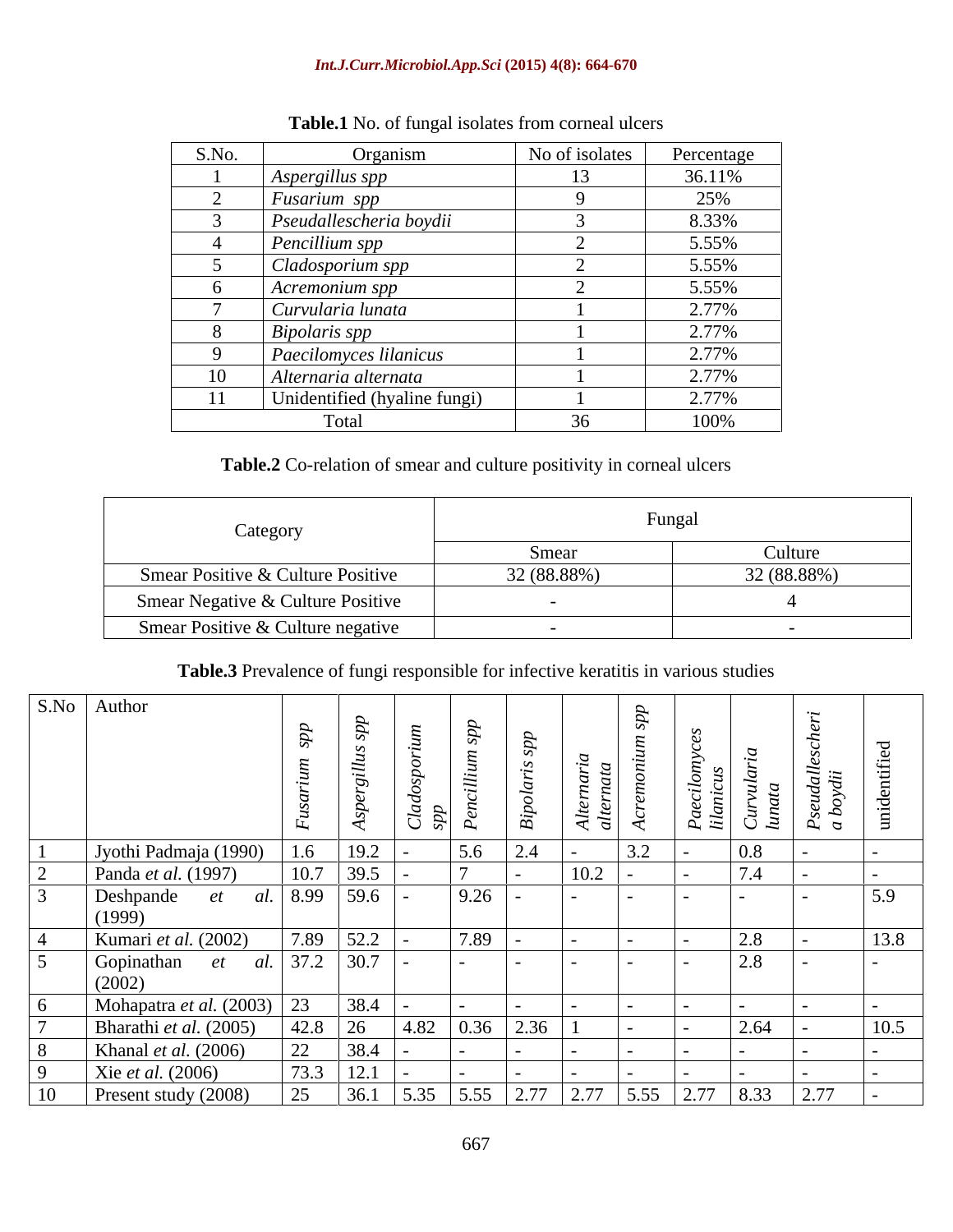In this study *Aspergillus* spp was the authors observations are depicted in table 3

In this study the most common age group Gopinathan *et al.* (2202) - 54.4%, Pande *et*  affected was 31-70 years representing 83.25% of the fungal isolates. Bharathi *et al.*  corneal trauma is main risk factor fungal (2003), Kumari *et al.* (2002), Gopinathan *et al.* (2002) and Deshpande *et al.* (1999) were observed that more incidence of fungal steroid usage (Bhartiya *et al.,* 2007; keratitis in 21–50 years. Chowdary *et al.* (2005) and Jyothi padmaja *etal.* (1990) has observed in 31–40 years. The higher Trauma due to vegetative matter incidence in the middle age group may be contributing 64.28% of fungal corneal ulcers explained by the fact that they are more in the present study [Bharathi *et al.,* 2003 involved in outdoor activity and hence (92.15%), Panda *et al.,* 1997 (60.5%), Xie *et*  having a greater chance of injury and al., 2006 (25.7%)]. exposure to infection.

Male preponderance was seen in this study fungal elements was 8.88% in the present padmaja *et al.* (1990)-68.51%, Chowdary *et* 

laborers in 58.33% cases in present study and 27.7% from daily wage laborers. This coincides with Bharathi *et al.* (2003) - 64.75%, Deshpande *et al.* (1999) - 88%, inexpensive diagnostic modality which

common in Monsoon season about 49.99%, followed by during harvesting season

The incidence of mycotic keratitis ranges (36.10%). This coincides with Bharathi *et*  from 8.3% to 82.3% in North India and from *al.* (2003), Gopinathan *et al.* (2002) and 22.7% to 46.1% in South India as reported Kumari *et al.* (2002). This may be due to by various authors. cool, humid atmosphere, ideal climate for growth of microbes.

predominant pathogen isolated, followed by On assessing with predisposing factors in Fusarium spp. Various studies by different this study most of fungal corneal ulcers along with present study results. trauma (77.7%) followed by Post operative These various incidences shown in the table (5.54%). other studies also observed higher 3 are due to different epidemiological incidence in corneal trauma such as Bharathi pattern of fungi. *et al.* (2003)-92.15%, Kumari *et al.* (2002) occurs in patients with history of corneal ocular surgeries (8.33%), Systemic diseases 81.58%, Deshpande *et al.* (1999) - 89.92%, *al.* (1997) - 55.3%. As per various studies keratitis in India. Other countries shows higher incidence in both corneal trauma and Rondeau *et al.,* 2002).

Trauma due to vegetative matter

about 66.6% which in line with other studies study. This coincides with Poonam *et al.* such as Gopinathan *et al.* (2002)-71.5%, (2003)-88%, Kumari *et al.* (2002)-100%, Bharathi *et al.* (2003)-65.08%, Jyothi Bharathi *et al.* (2003)-99.2%. The value of *al.* (2005)-68%. diagnosis of fungal keratitis lies in its ability Fungal ulcers occurred among agricultural thereby rendering hyphal fragments more *al.*, 2006 (25.7%)].<br>Sensitivity of 10% KOH mount in detecting fungal elements was 8.88% in the present 10% KOH wet mount preparation in the to clear the scraping off cellular debris, refractile on microscopic examination.

Kumari *et al.* (2002) - 82%. The second variable value of early value of early value of early In the present study fungal ulcers most in treating corneal ulcers and in prevention 10% KOH mount is a rapid, reliable and antifungal therapy. Help Ophthalmologists of loss of vision.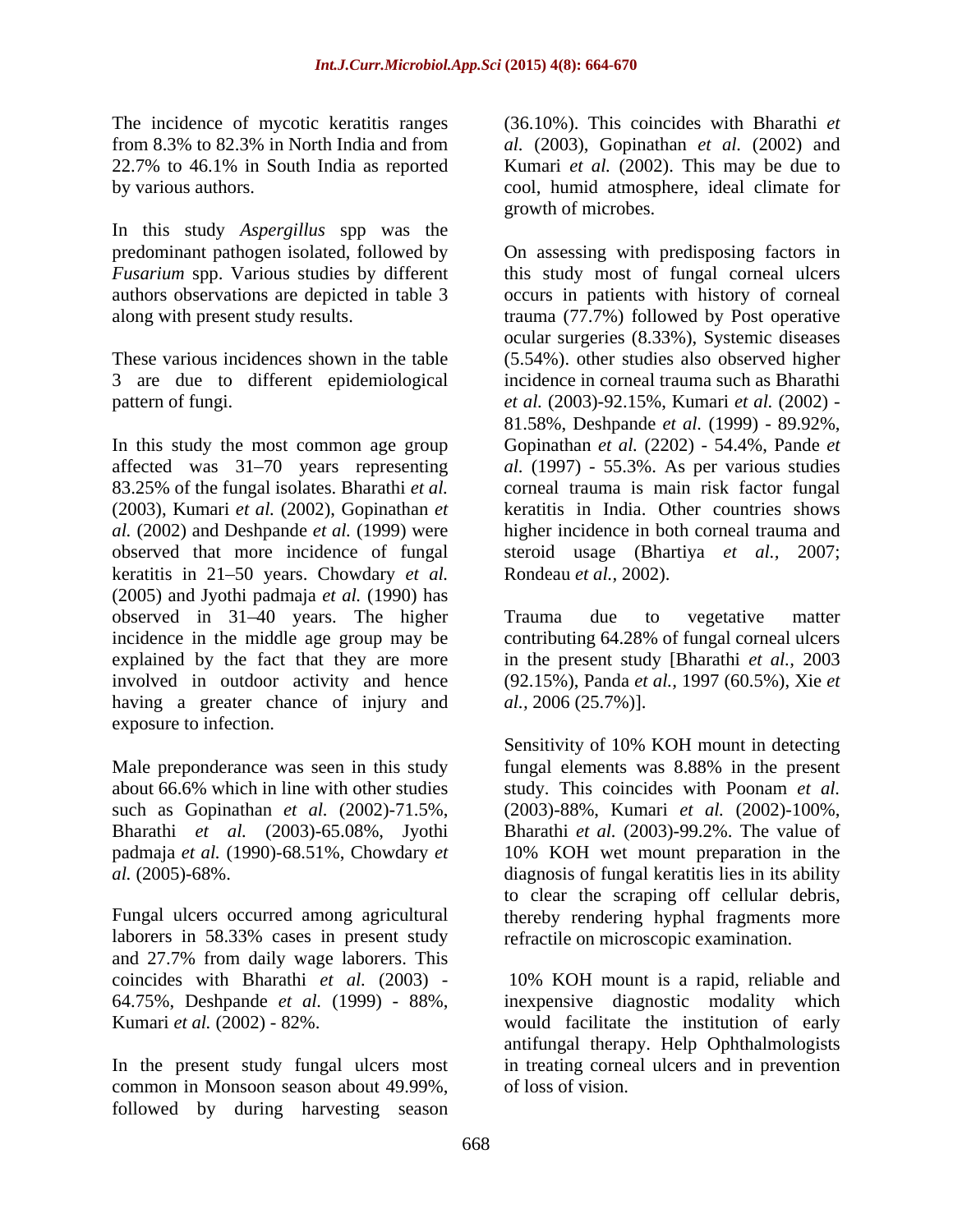The authors are grateful to the entire staff of the department of Microbiology at  $37(3)$ : 123–127. and cooperation in the study. The study study of keratomycosis: one

- Meenakshi, R., Shiv Kumar, C., Palaniappan, R. 2003. Epidemiology of Bacterial keratitis in a referral centre in South India. *IJMM,* 21(4):
- Chowdary, A., Singh, K. 2005.Spectrum of fungal keratitis in North Inida.
- study of mycotic keratitis in Mumbai. *IJMM*, 42(1): 81–87. The reference of the reference of the reference of the reference of the reference of the reference of the reference of the reference of the reference of the reference of the reference of the r
- Foster, C.S. 1992. Fungal keratitis. *Infect.*
- Gonzales, C.A., Srinivasan, M., Whitcher, J.P. *et al.* 1996.Incidence of corneal ulceration in Madurai District, south<br>
India Only hading Fridemial 3. 16(3): 295–299. India. *Ophthalmic Epidemiol.,* 3:
- Gopinathan, U., Garg, P., Fernandes, M., Sharma, S., Athmanathan, S., Rao, features and laboratory results of fungal keratitis. A 10 year review at a referral eye care center in South
- Jyothi Padmaja, I., Saroja Venugopal, M.A. 1990. Study of keratomycosis. *Indian Pract. XLIII, 1: 19-22.*
- Kelly, L.D., Pavan-Langston, D., Baker,  $\frac{1}{4}$  Fran A.S. 1994. Keratomycosis in a New A.A., Schaal, K.P., (Eds). Infectious mucrobiological study.<br>diseases of the eve Butterworth- Ophthalmol., 85: 842–847. diseases of the eye. Butterworth-<br>Heinemann Boston Pp 184, 190 Shoja, M.R., Manaviat, M. 2004. Heinemann, Boston. Pp. 184-190.
- **Acknowledgements** Khanaal, B., Deb, M., Panda, A., Sethi, HS. 2005. Laboratory diagnosis in ulcerative keratitis. *Ophthalmic Res.,*  $37(3)$ : 123–127.
- Siddhartha Medical College for their support Kumari, N., Xess, A., Shahi, S.K. 2002. A study of keratomycosis: one experience. *Indian J. Pathol. Microbiol.,* 45(3): 299–302.
- **References** *Microbiol.*, 45(3): 299–302.<br>Leber, T.H. 1879. Keratomycosis Bharathi, M.J., Rama Krishnan, R., Vasu, S.,<br>
Meenakshi R. Shiv, Kumar, C. Bypopyonkeratitis. Graefes Arch Leber, T.H. 1879. Keratomycosis aspergillina als ursache von hypopyonkeratitis. *Graefes Arch Ophthalmol, 25: 285-301.* 
	- 239–245. Levey, S.B., Katz, H.R., Abrams, D.A. *et al.,* 1997. The role of cultures in the management of ulcerative keratitis. *Cornea,* 16: 383–6.
- *Cornea,* 24(1): 8–15. **Sample 19 16. Sample 19 16.** Sarangi, G., Chayani, N., Panda, B., Deshpande, S.D., Koppikar, G.V. 1999. A<br>
study of mycotic keratitis in infective keratitis with special Mohapatra, D., Mallick, B., Panda, PL., Sarangi, G., Chayani, N., Panda, B., Patra, G.C. 2003. A study of infective keratitis with special reference to mycotic etiology. *IJMM,* 85
	- *Dis. Clin. N Am.*, 6: 851–857. Panda, A., Sharma, N., Das, G., Kumar, N., Satpathy, G. 1997. Mycotic Keratitis in children: Epidemiologic and microbiologic evaluation. *Cornea,*  $16(3)$ : 295–299.
	- 159 166. Poonam, S., Loomba., Mehfa, D.K., Mishra, G.N. 2002. The epidemiological and National conference of Indian G.N. 2002. The epidemiological and National Conference of Indian A. 2003. Fungal Keratitis in and around Delhi. XXVII National conference of Indian Association of Medical Microbiologists, Souvenir. 84 Pp.
	- India. *Cornea,* 21(6): 555 559. Rondeau, N., Bourcier, T. *et al.* 2002. Fungal keratitis at the centre Hospitalies National d Ophthamologie des Quinze - Vingts: retrospective study of 19 cases. *J. France Ophthalmol.,* 25(9): 890 896.
	- England referral center: spectrum of Schaeter, F., Bruttin, O., Zografos, L. et al., pathogenic organisms and 2001. Bacterial keratitis: a predisposing factors. In: Bialasiewics prospective clinical and prospective clinical and  $\Delta$  A Schaal K P (Eds.) Infectious microbiological study. Br. J. Schaefer, F., Bruttin, O., Zografos, L. *et al.,* 2001. Bacterial keratitis: a prospective clinical and microbiological study. *Br. J. Ophthalmol.,* 85: 842–847.
		- Shoja, M.R., Manaviat, M. 2004.